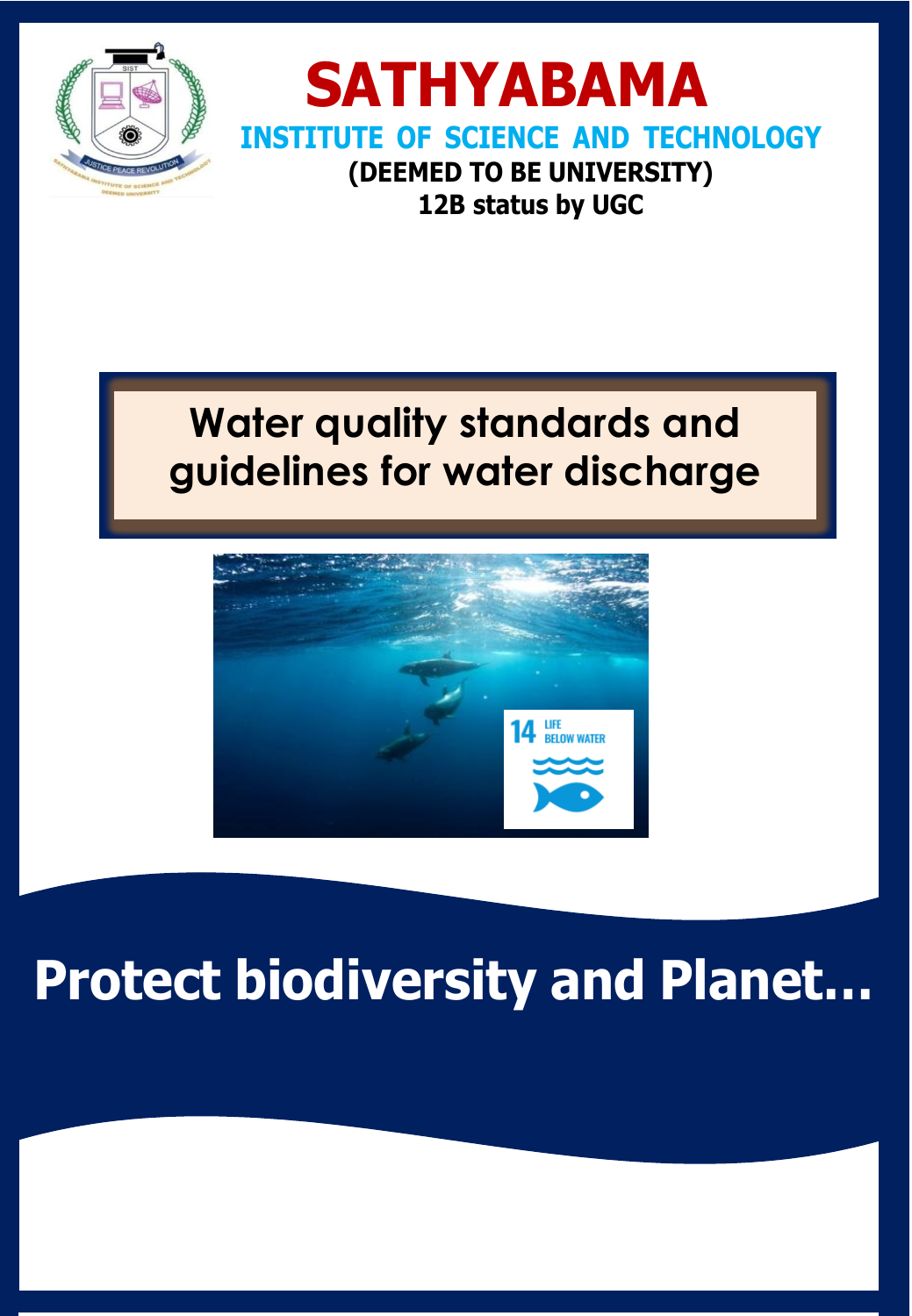#### **TABLE OF CONTENTS**

#### **CONTENTS**

| S.No.        | <b>Chapters</b>                     | Page No.     |
|--------------|-------------------------------------|--------------|
| 1            | <b>Vision, Mission</b>              | 1            |
| $\mathbf{2}$ | <b>Introduction</b>                 | 1            |
| 3            | <b>Water Discharge Policy Goals</b> | $\mathbf{2}$ |
| 4            | <b>Initiatives by the Institute</b> | 3            |
| 5            | <b>Research and Training</b>        | 3            |
| 6            | <b>Goals and Plans</b>              | 4            |

#### **Editorial Team**

- **Dr T Sasipraba, Vice Chancellor**
- **Dr B Sheela Rani,** Director Research
- **Dr. D. Inbakandan,** Scientist E, Centre for Ocean Research
- **Dr. S.S. Dawn,** Scientist E, Centre for Waste Management
- **Dr. S. Prakash,** Scientist C, Centre for Climate Changes
- **Dr. Amit Kumar,** Scientist C, Centre for Climate Changes
- **Dr. Thanga Suja**, Scientist C, Centre for Climate Changes
- **Dr. K Nagamani,** Scientist C, Centre for Remote Sensing and Geoinformatics
- **Dr. Mary Kutty Abraham,** Scientist E, Centre for Remote Sensing and Geoinformatics
- **Dr A Chitra Devi,** Associate Professor, School of Management Studies
- **Dr Preethi Sheshadri,** Associate Professor, School of Management Studies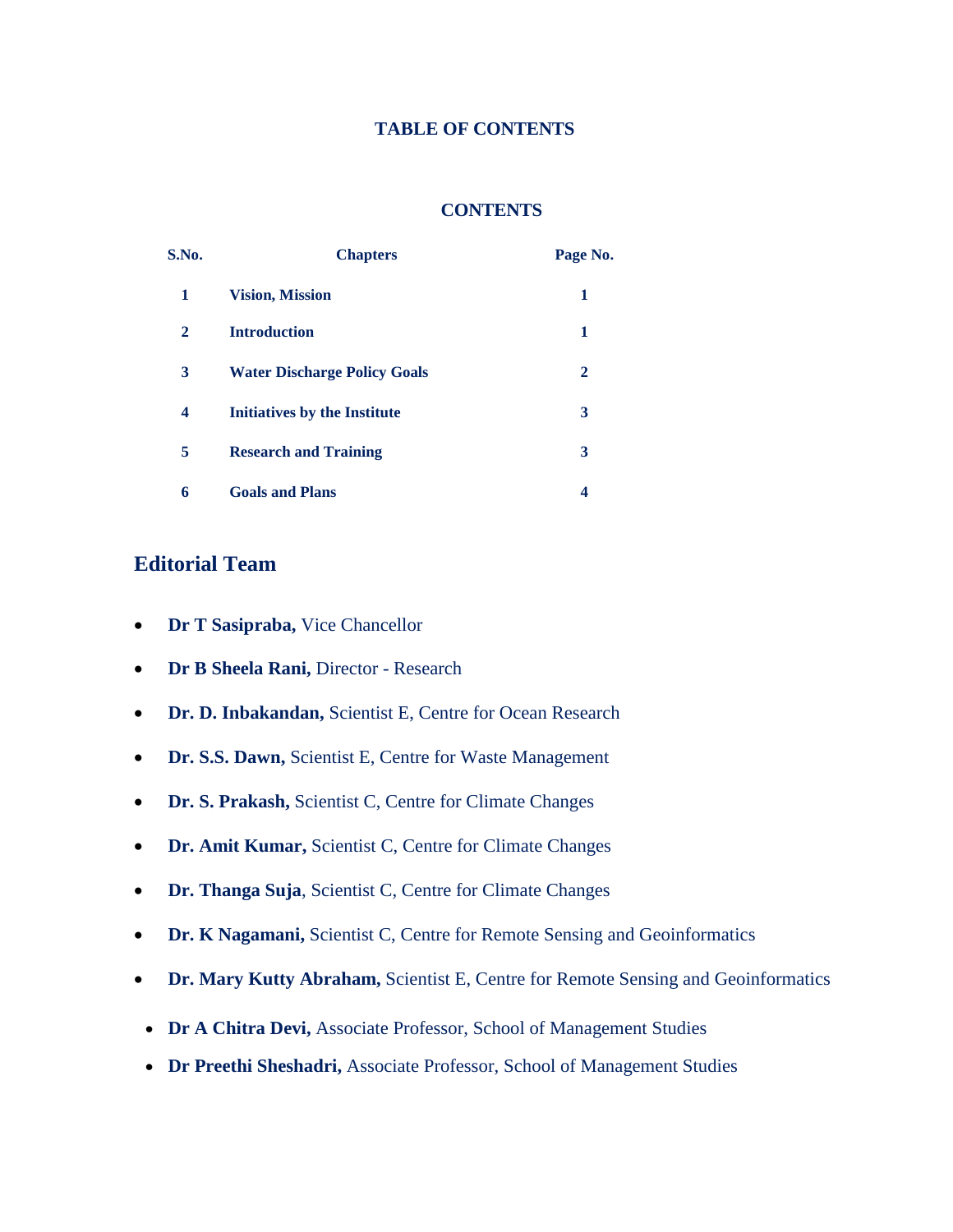## **WATER QUALITY STANDARDS AND GUIDELINES FOR WATER DISCHARGE**

#### **1 VISION**

In the origination of our vision, we required to make sure to include water quality as well as quantity. Our vision includes potable and ditch water and protecting both of those sources. Wastewater discharge standards protect water sources from pollution and mis-management. We do not yet have enough information to estimate how much we can save through conservation or to decide what a reasonable goal for optimal use of water on campus might be in the long-term.

#### **1 MISION**

To provide an environment

- That eases the universal development of the individual
- That empowers the students to play a dynamic role in the nation building process and contribute to the progress of humanity
- **That disseminates knowledge even beyond the academia.**
- That inspires in the students, a feel for frontier disciplines and cultivates a concern for water conservation and environment.

By setting lofty standards in the ever – evolving teacher-learner interface.

#### **2 INTRODUCTION**

Water is necessary for all forms of life as well as industries on which humans are reliant, like technology development and agriculture. This global need for clean water access necessitates water resource policy to determine the means of supplying and protecting water resources.

During recent years there has been increasing awareness of, and concern about, water pollution all over the world, and new approaches towards achieving sustainable exploitation of water resources have been developed internationally. It is widely agreed that a properly developed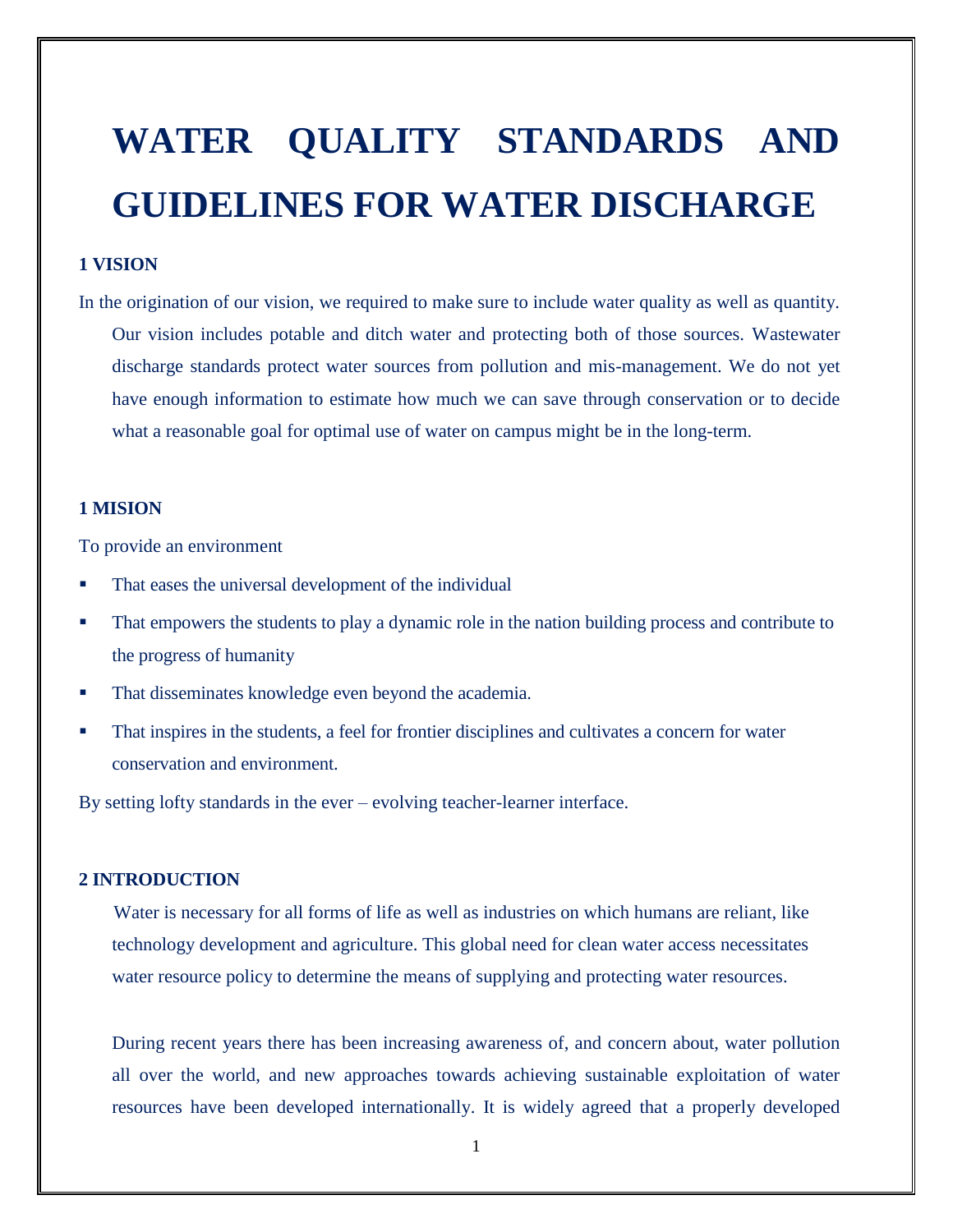policy framework is a key element in the sound management of water resources. A number of possible elements for such policies have been identified, especially during the preparation of guidelines as well as during various follow up activities. This policy proposes some general principles for the policy making process and for policy document structure. Some examples of policy elements which support the overall sustainable management of water resources are also given.

#### **3 WATER DISCHARGE POLICY GOALS**

 The primary goal of our Institute water conservation policy is to achieve water neutrality by 2030. The Institute is implementing water – efficient fixtures in its new constructions in campuses, ensuring 100% treatment and recycling of sewage and rainwater harvesting. Fast campus sewage will be treated using state of art technologies and will be recycled for use in flush tanks and irrigation. Students and staff engagement play a vital role in our water sustainable strategy. Reducing water consumption and protecting water quality shall be the key objectives of sustainable policy of our Institute. The Institute views water from the three interrelated dimensions of efficient conservation, responsible consumption and restoring and retaining surface and groundwater.

One of the critical issues of efficient water conservation is the salty groundwater in many areas of the Institute and the management has implemented standard metering infrastructure and procedures across the campus. Our Institute also integrated rainwater harvesting into the consumption side of the campus water cycle. Our Centre took great initiative in order to improve water governance by giving awareness programs for staff, students and involvement of water plumbers in the campus. For instance water is used in the college in every conceivable way like for department labs, individual purpose, cleanliness, fish and aquaculture needs. Teaching, nonteaching and student community have no idea of how much water is being used or at what cost. It was the consistent effort of the management that will be taking impart in the implementation of efficient methods at various sites in the campus.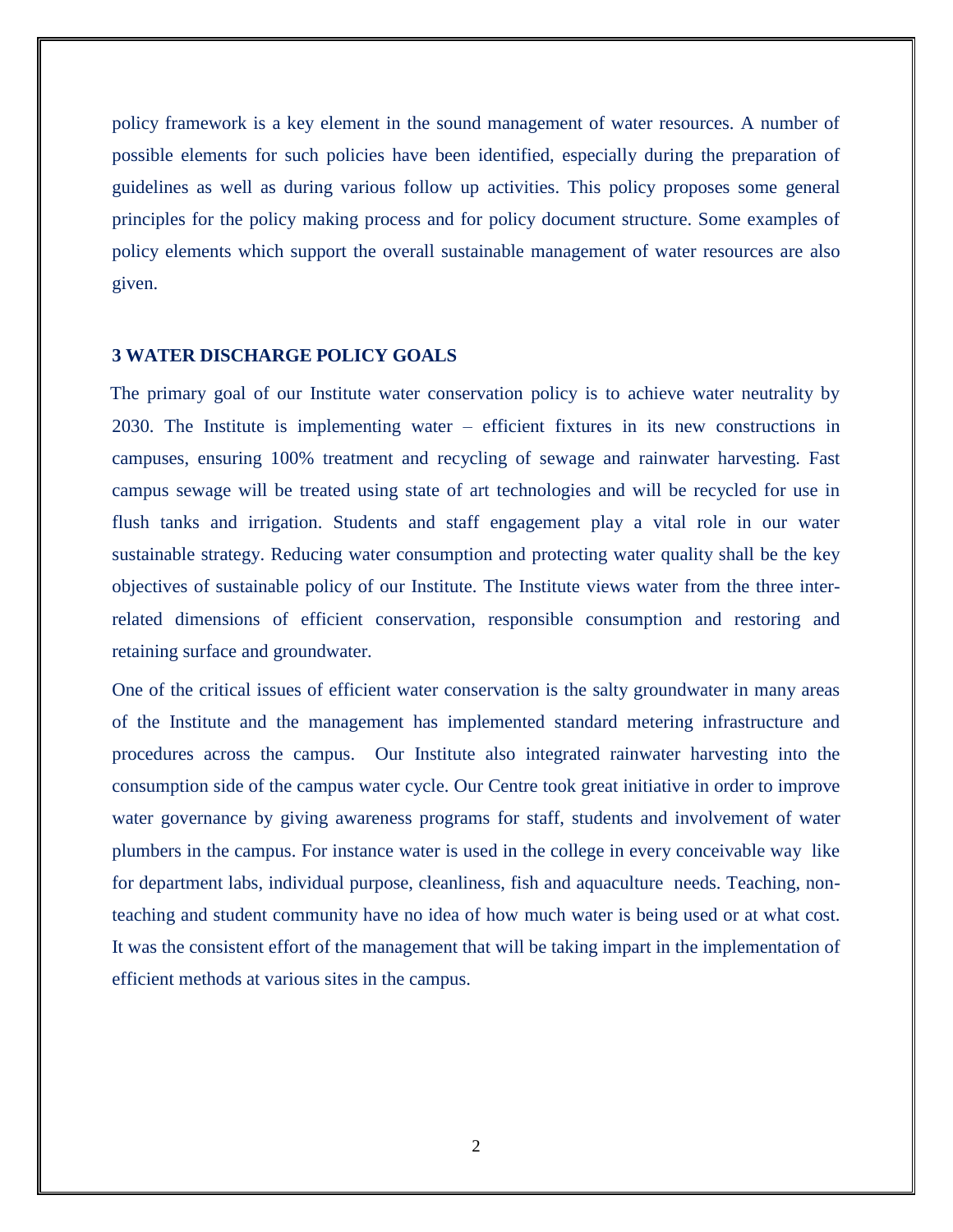#### **4 INITIATIVES BY THE INSTITUTE**

Our Institute is working towards the facilities more and more water sustainable. This has been achieved with the use of water efficient fixtures, waste water treatment technologies, rain water harvesting for monitoring.

- Ensuring improvement of the water and water dependent natural resources at surrounding areas in the campus.
- Installation of Aerators in all new basins across the campuses. Aerators provide a constant flow rate of above 0.5 GPM through variable pressure gauge for optimizing water use to a great extent.
- Flow regulator taps: Installation of flow regulators taps in the toilets at all blocks in University campus.
- Sewage Treatment Plant: Sewage Treatment Plant is functional with the parameters specified by the local pollution control board.
- Water Conservation Storages: With the help of CGWB, The Institute management is working hard to establish a rain water harvesting system with the capacity of 10, 00,000 liters at main campus. The system will be functional by 2022.
- Cement Tanks: Institute also have one cement tank of about 30,000 litres capacity for water harvesting.
- Surface Water Conservation through ponds and wells: Institute has two ponds and supplementary tank. We have a 20,000 litre supplementary tank for fish breeding, one water percolation pit of 10 feet depth for water recharging.

#### **5 RESEARCH AND TRAINING**

- For effective and economical management of our water resources, the frontiers of knowledge need to be pushed forward in several directions by intensifying research efforts in various areas, including the following:
- hydro-meteorology
- Assessment of water resources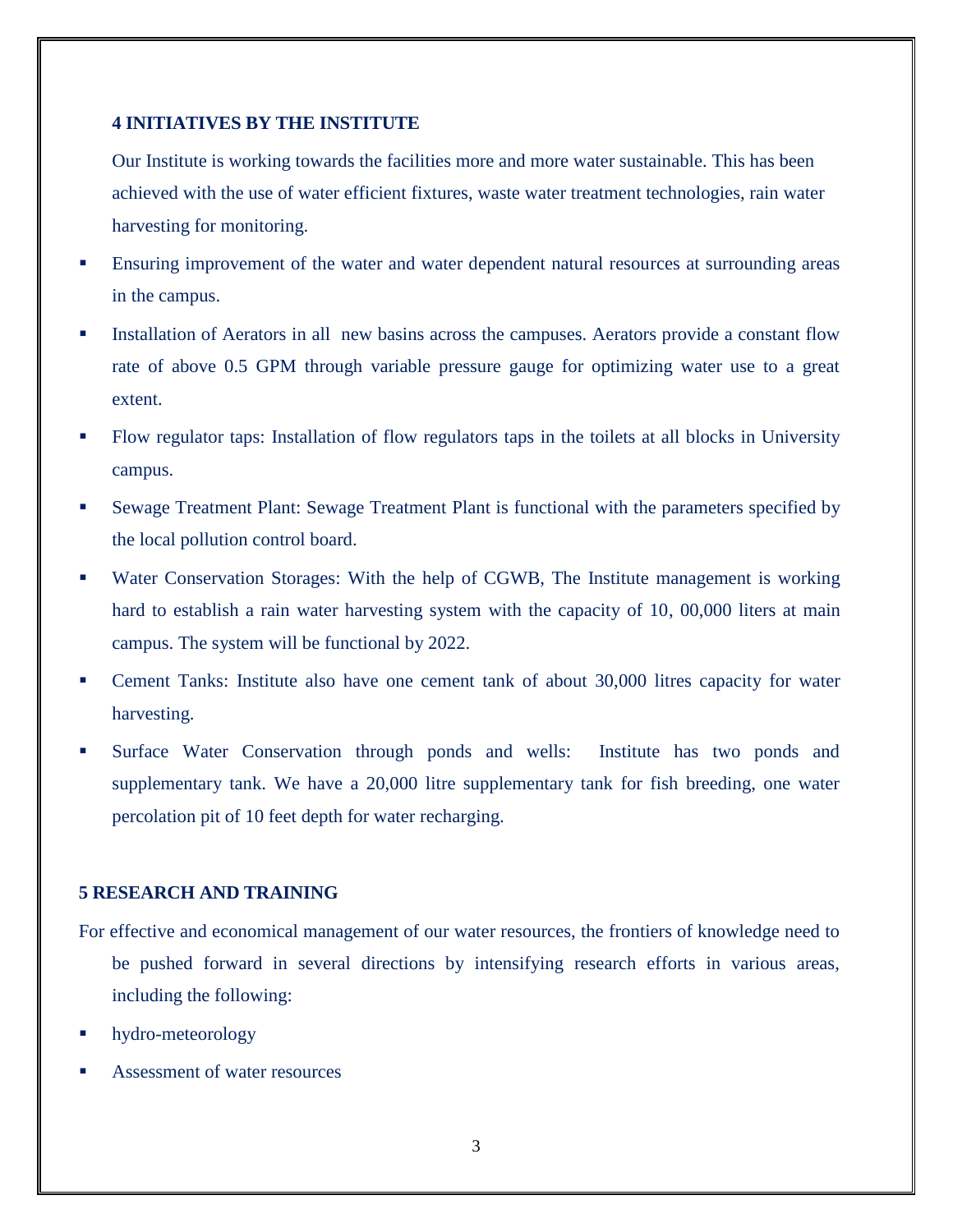- Groundwater hydrology and recharge
- Water quality, recycling and reuse
- Prevention of salinity ingress
- **Prevention of water-logging and soil salinity**
- Water harvesting
- Construction material and technology (with particular reference to roller compacted concrete, fibre reinforced concrete, new methodologies in tunneling technologies, instrumentation, advanced numerical analysis, etc.) • use of remote sensing techniques
- Better water management practices and improvements in operational technologies
- Use of sea water resources
- Risk analysis and disaster management
- Sewage treatment on smaller scales and reuse of water after treatment

Since the overall thrust of the new national water policy is towards people's participation at all stages, the highest priority is given for conducting various training awareness programs for students and staffs.

#### **6 FUTURE GOALS**

- Maximize water use efficiency and minimize wastage of water
- All existing buildings to be used for water conservation and rain water harvesting
- **Promote appropriate innovative water and wastewater management technologies and services.**
- Provide appreciate certificate to students and teachers for efficient water usea and conservation.
- Provide above contiuous awareness training program to all students , staff and stakeholders of the University and nearby community.
- Conducting outreach programs under the leadership of NSS and other student bodies.
- Encourage research, development and implementation of water conservation techniques in relation to the ecological needs and responses.